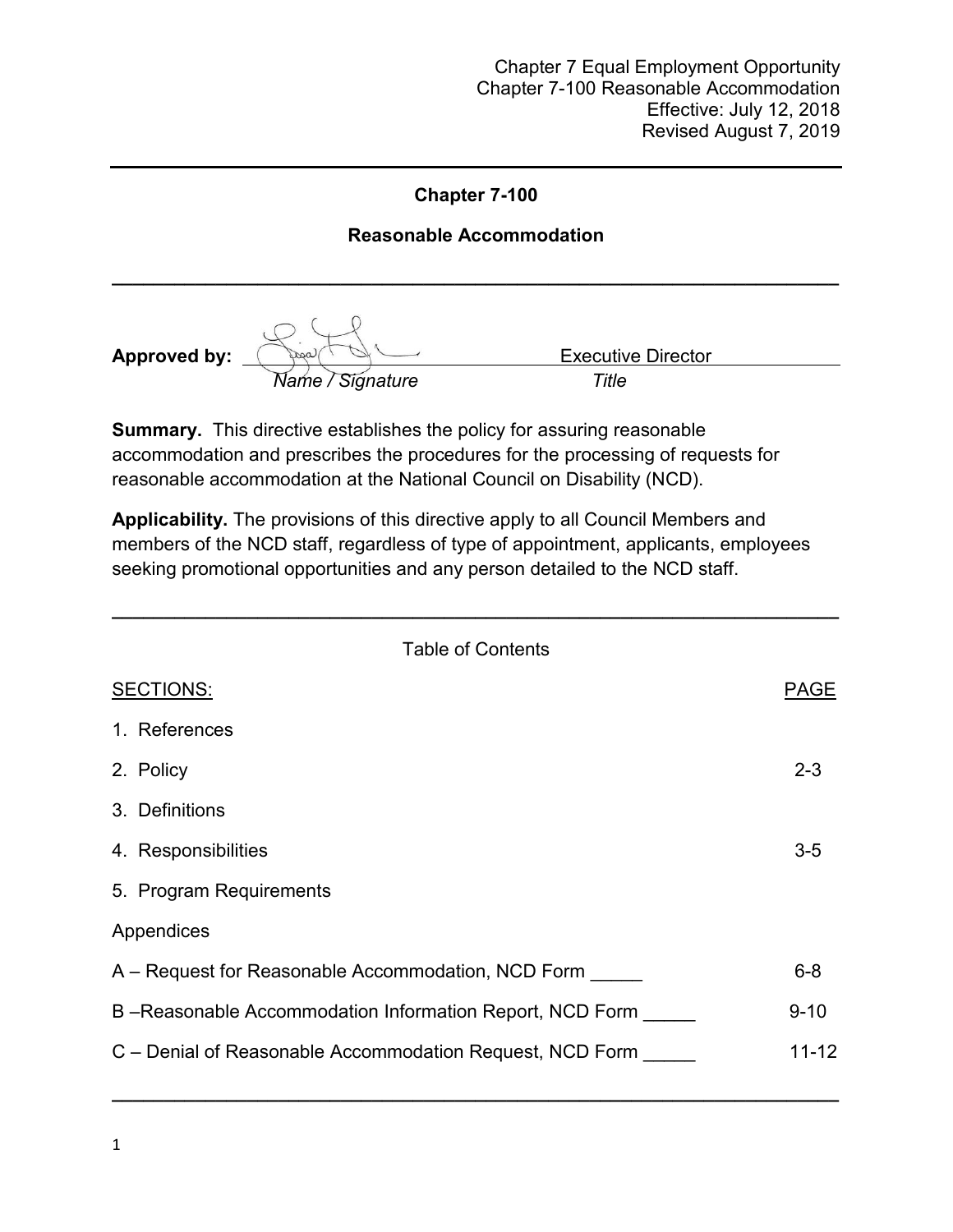#### **1. References**

a. Executive Order 13164, October 20, 2000.

b. Equal Employment Opportunity Commission (EEOC) Policy Guidance on Executive Order 13164: Establishing Procedures to Facilitate the Provision of Reasonable Accommodation, October 20, 2000.

c. Titles I and V, Americans with Disabilities Act of 1990, Title 42 U.S.C. 12101- 12117.

d. Rehabilitation Act of 1973, sections 501 and 505

e. Title 29, Subtitle B, Regulations relating to Labor, Chapter XIV—Equal Employment Opportunity Commission, Part 1630—Regulations to implement the equal employment provisions of the Americans with Disabilities Act

f. Federal Sector Equal Employment Opportunity, 29 C.F.R. § 1614, November 9, 1999.

g. EEOC Directive 715 (MD-715), October 1, 2003

**2. Policy** NCD is committed to the fair and equal employment of people with disabilities. It is the policy of NCD to reasonably accommodate qualified individuals with disabilities when such accommodations are directly related to performing the essential functions of a job, competing for a job or to enjoying equal benefits and privileges of employment, unless the accommodation would impose an undue hardship. Within this framework, NCD has the following objectives:

a. Allow a Council Member, employee or applicant with a disability, family member, health professional or other representative who is acting on behalf of the employee or applicant to initiate a request for reasonable accommodation orally or in writing.

b. Ensure requests for reasonable accommodation are handled in an effective and expeditious manner.

c. Enable the individual employee to perform the essential functions of the position, or to gain access to the workplace.

d. Enable an applicant with a disability to have an equal opportunity to participate in the application process and to be considered for a job.

e. Allow an employee with a disability an opportunity to enjoy equal benefits and privileges of employment as are enjoyed by other similarly situated employees without disabilities.

f. Assure that all NCD printed and audiovisual materials are available to individuals with disabilities in a format that will enable them to have equal access to the information. Specifically, all documents issued by NCD will be available in accessible formats unless this process would result in a fundamental alteration in the nature of a program or activity or in undue financial and administrative burdens. All films and videos produced or shown by NCD will be openedcaptioned; closed captioning will be made possible in certain circumstances; or, an interpreter a/o CART reporter will be present at the showing to members or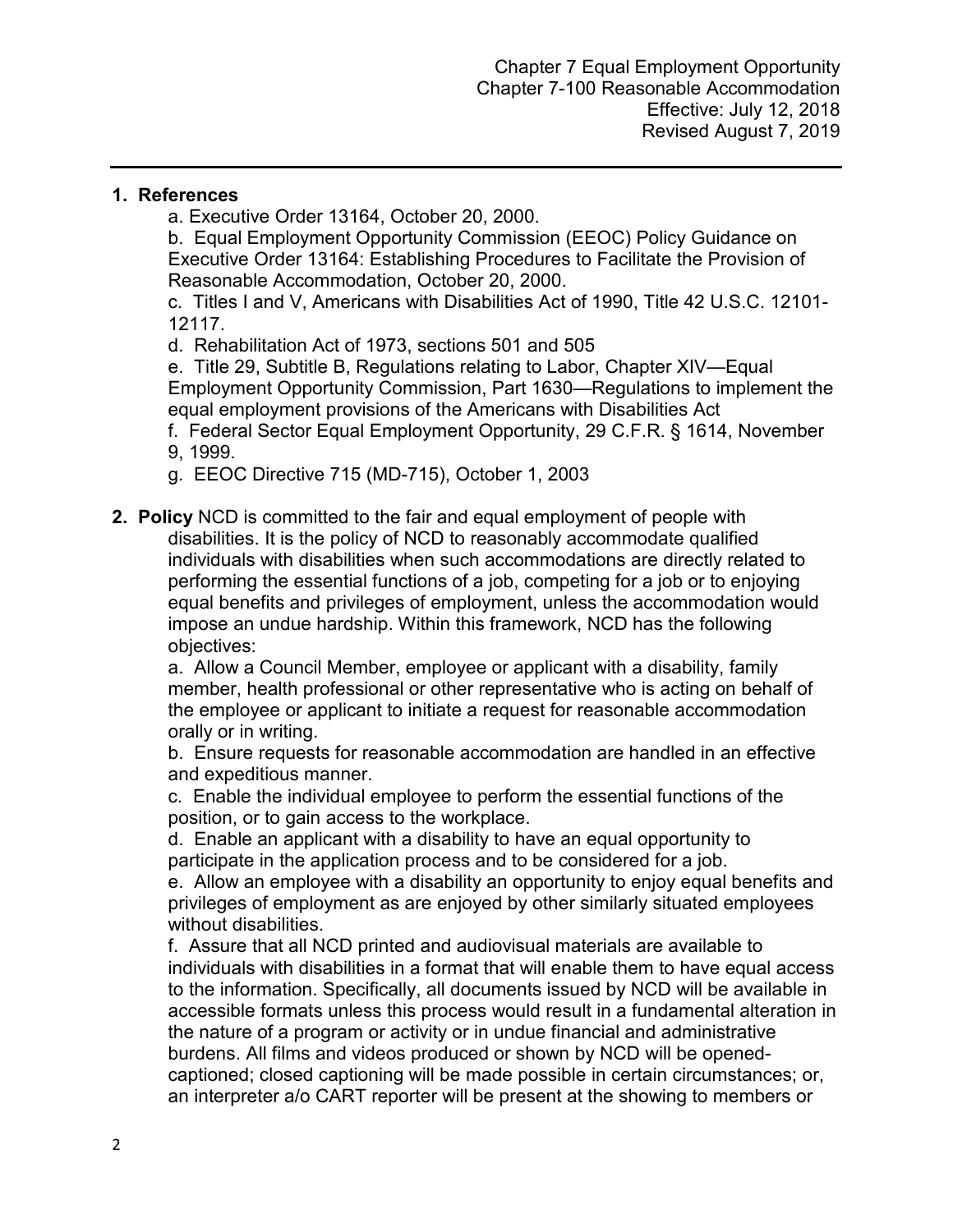staff if the film is not captioned.

g. Assure that meetings, conferences, seminars, hearings, focus groups and other NCD sponsored events are accessible to persons with disabilities, including employees, participants, and members of the public.

#### **3. Definitions**

a. Disability. For purposes of determining eligibility for a reasonable accommodation, a person with a disability has (1) a physical or mental impairment that substantially limits a major life activity (actual disability); (2) a record of physical or mental impairment that substantially limits a major life activity; or, (3) when a covered entity takes an action prohibited by the ADA because of an actual or perceived impairment that is not both transitory and minor ("regarded as"). NCD must provide reasonable accommodation to qualified employees and applicants with a substantially limiting impairment or a "record of" such an impairment.

b. Qualified Individual with a Disability. An individual with a disability is qualified if: (1) he/she satisfies the requisite skill, experience, education and other jobrelated requirements of the position; and, (2) he/she can perform the essential functions of the position, with or without reasonable accommodation.

c. Reasonable Accommodation. Any change or modification in the work environment or in the way things are customarily done that would enable a qualified individual with a disability to enjoy equal employment opportunities. d. Undue Hardship. If a specific type of reasonable accommodation causes significant difficulty or expense, then the agency does not have to provide that particular accommodation. Determination of undue hardship must be made on case-by-case basis, considering factors such as the nature and cost of the reasonable accommodation needed and the impact of the reasonable accommodation on the operations of the agency.

e. Essential Functions. Those job duties that are so fundamental to the position that the individual cannot do the job without performing them. A function can be "essential" if, among other things, the position exists specifically to perform that function; there are a limited number of other employees who could perform the function; or the function is specialized, and the individual is hired based on ability to perform. Determination of the essential functions of a position must be done on a case-by-case basis so that it reflects the job as actually performed.

f. Extenuating Circumstances. Extenuating circumstances are factors that could not reasonably have been anticipated or avoided in advance of the request for the accommodation. When there is a delay in processing a request for, or delivering, a reasonable accommodation, the agency must investigate whether there are temporary measures that could be taken to assist the individual with a disability.

g. Employee. An employee for the purposes of this directive includes Council Members, members of the NCD staff, and any person detailed to the NCD staff.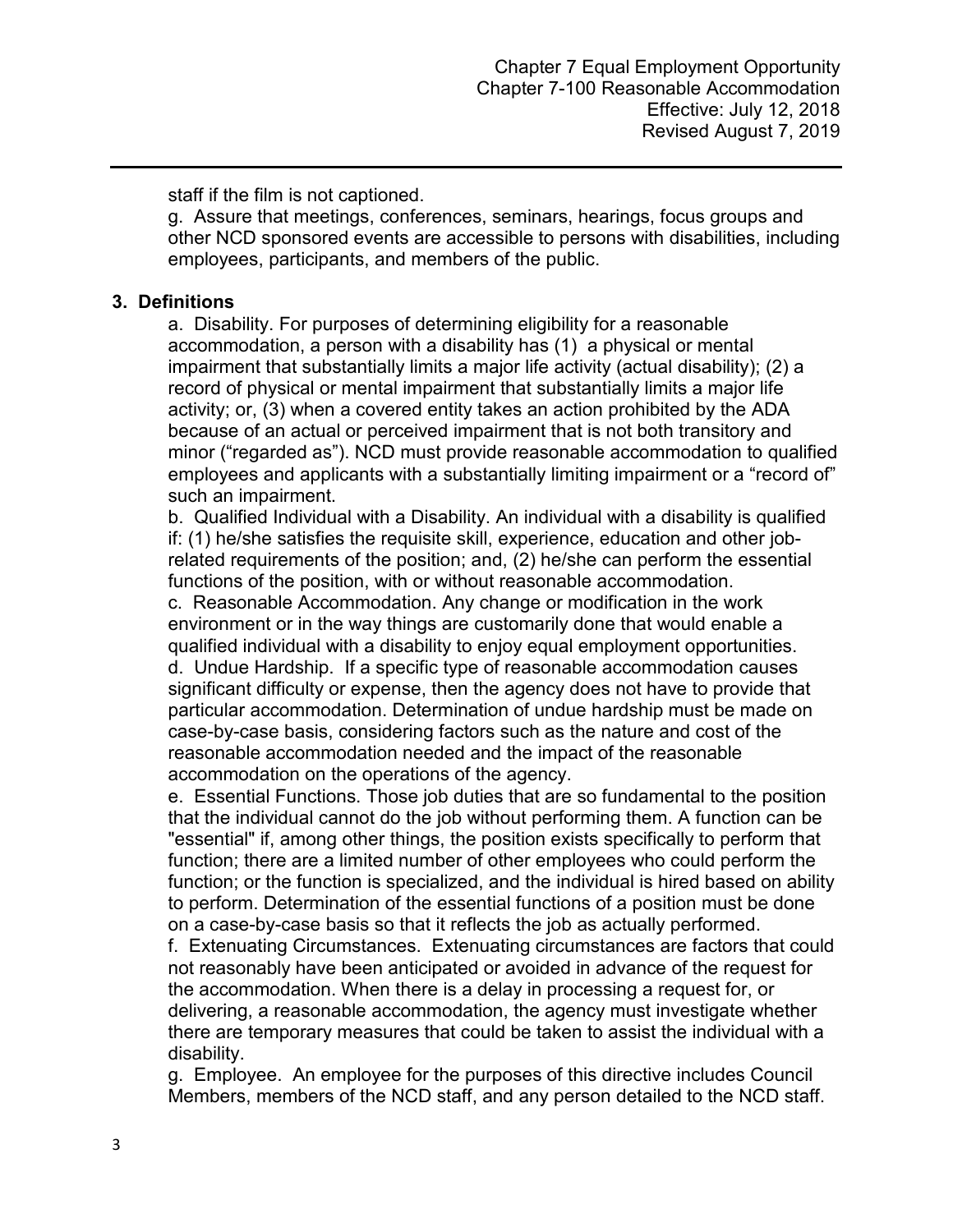#### **4. Responsibilities**

a. Executive Director. The Executive Director, or designated official, shall:

(1) Ensure a continuing affirmative application and vigorous enforcement of the policy and procedures contained in this directive.

(2) Provide sufficient resources for program implementation to ensure efficient and successful processing of requests for reasonable accommodation.

(3) Recognize and reward individuals who have demonstrated superior efforts in supporting the spirit of the law.

b. Americans with Disabilities Act (ADA) Coordinator. The Staff Assistant is

designated as the NCD ADA Coordinator. In this role, he/she will:

(1) Manage requests for reasonable accommodation and, where appropriate, determine which NCD management officials will handle the request by providing reasonable accommodation, if possible, in a prompt, fair and efficient manner.

(2) Assure the maintenance of the records related to an employee's request for accommodation in accordance with the Federal records disposition schedule. Ensure that medical records are kept confidential and maintained in files separate from the individual's official personnel file. (3) Assist in the preparation of the Federal Agency Annual EEO Program

Status Report.

(4) Request relevant supplemental medical information if documentation submitted does not clearly explain the nature of the disability, reason for reasonable accommodation, or does not clarify how the requested accommodation will assist the applicant/employee to perform the essential function of the job.

(5) Provide orientation, training, and advice to NCD supervisors regarding the implementation of the policies and procedures in this directive.

(6) Determine appropriate actions and coordinate with appropriate NCD supervisors and decision-makers involved in ensuring timely completion of individual requests.

- (7) Recommend alternatives to address specific requests.
- c. Employees and Applicants. An employee or applicant shall:

(1) Initiate a request for reasonable accommodation orally or in writing in accordance with procedures outlined in Appendix A of this directive. (2) Provide sufficient information and documentation, such as a description of the accommodation requested, and an explanation of how it would enable an employee to perform the job or assist an applicant in the selection process.

(3) When required, provide relevant medical information related to the functional impairment and the requested accommodation when the disability and/or need for accommodation is not obvious.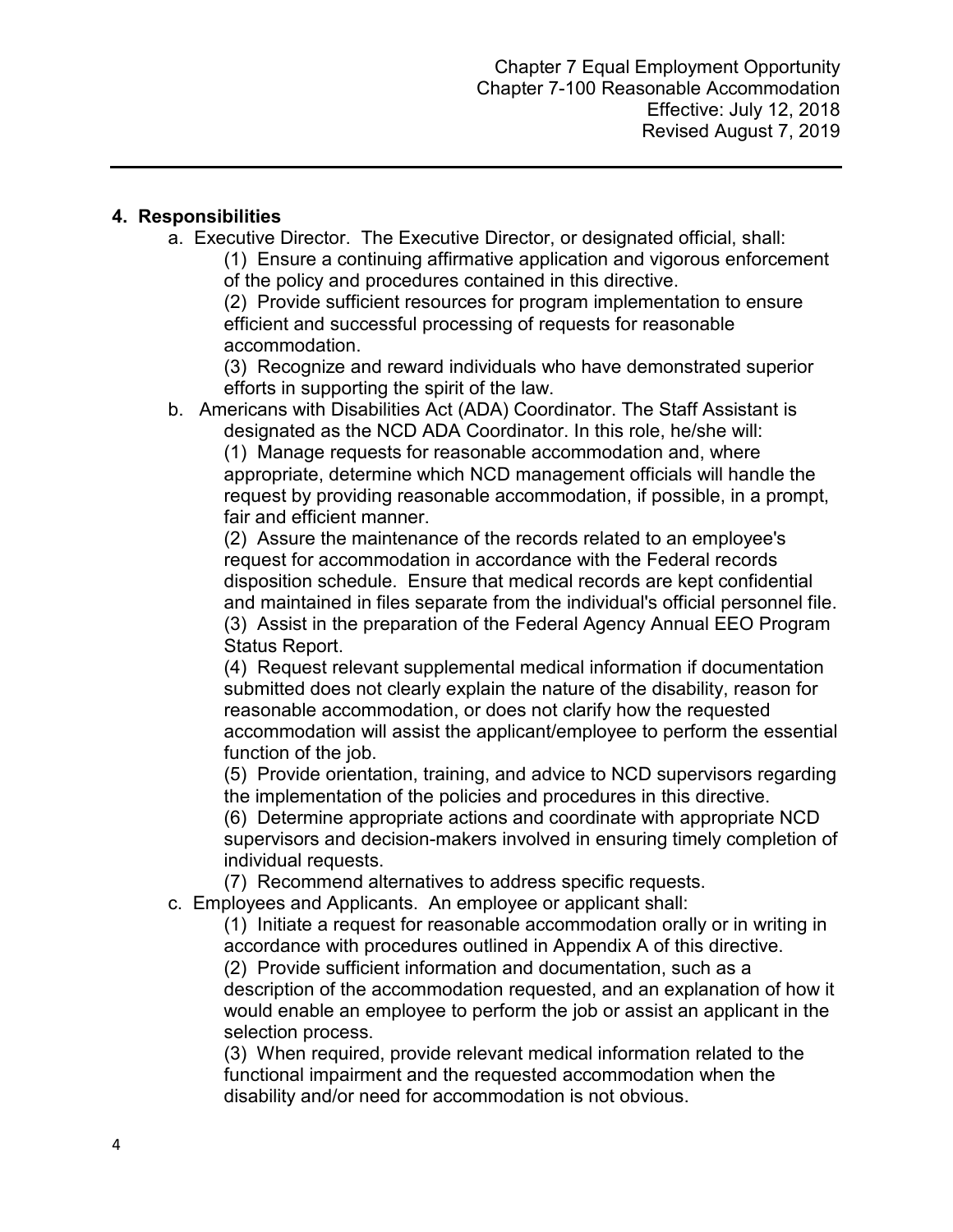d. Servicing Human Resource Office (HRO). The HRO staff will:

(1) Process requests for reasonable accommodation from applicants during the recruitment and application process, as needed.

(2) Make vacancy announcements available to applicants/employees with disabilities.

(3) Ensure that all vacancy announcements include a statement of reasonable accommodation, to ensure compliance with Executive Order 13078 and support the Office of Personnel Management initiatives to increase the representation of people with disabilities in the Federal workforce.

(4) Assist the Executive Director with reassignment, if reassignment is deemed as a reasonable accommodation, in accordance with EEO regulations and laws.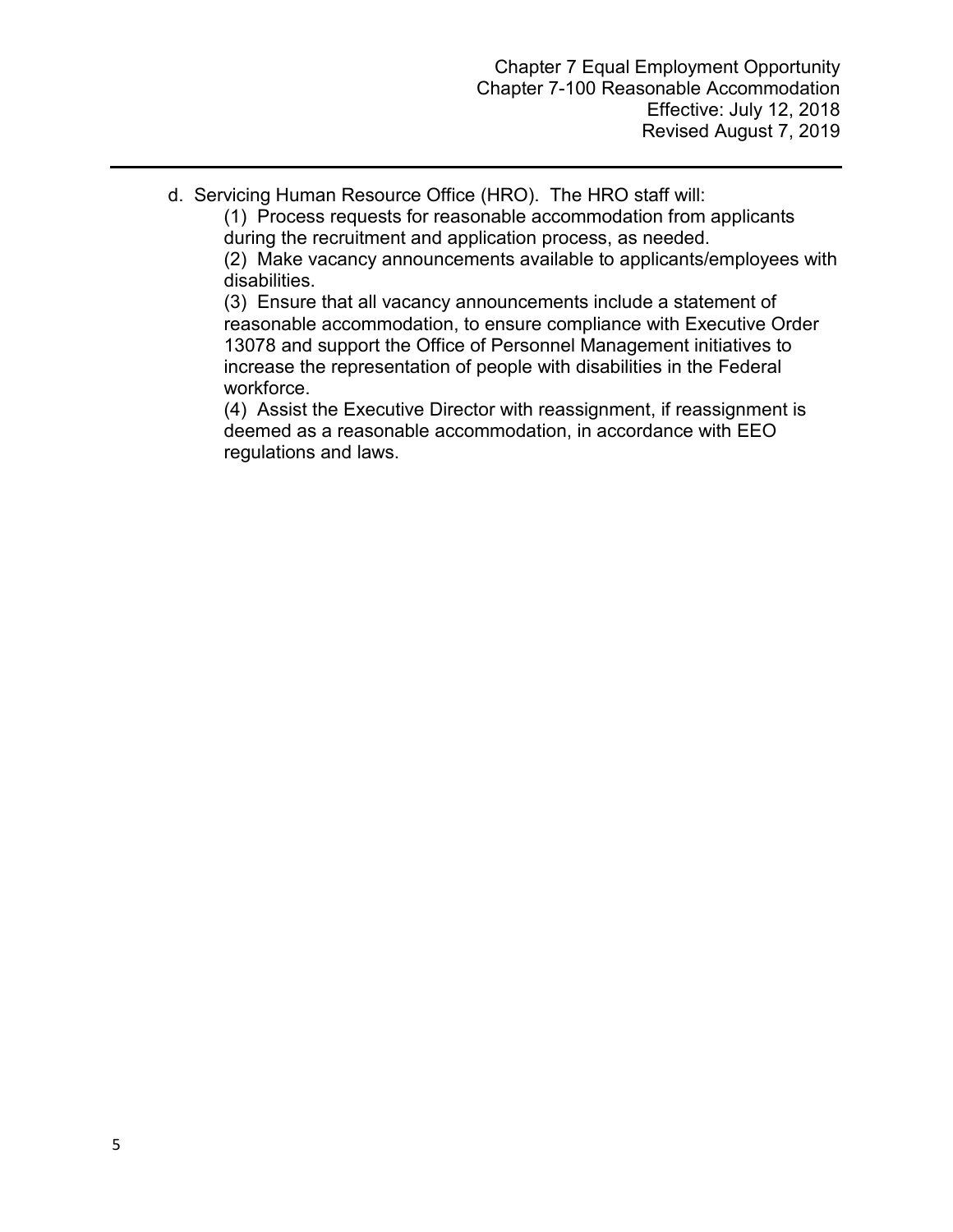# **APPENDIX A**

# **PROCEDURES FOR REQUESTING REASONABLE ACCOMMODATION**

Summary. An employee or applicant with a disability, family member, health professional or other representative who is acting on behalf of the employee/applicant may initiate a request for reasonable accommodation orally or in writing. An individual's oral request will start the reasonable accommodation process. However, for record keeping purposes, the requestor shall complete NCD Form NCD7-100-1 contained in this Appendix.

# **PROCEDURES**

- The request should be made to the designated ADA Coordinator, Stacey Brown, available for contact via email at [sbrown@ncd.gov,](mailto:sbrown@ncd.gov) or by telephone at (202) 272-2004. The ADA Coordinator will bring the accommodation request to the attention of the Director of Operations who will evaluate and resolve the accommodation request in consultation with requesting employee's supervisor and the ADA Coordinator.
- Any NCD staff member, other than the ADA Coordinator, who receives a request for a reasonable accommodation must forward the request to the ADA Coordinator within three days of receipt.
- After receiving a request, the ADA Coordinator and Director of Operations will take a proactive approach in searching out and considering possible accommodations, including consulting appropriate resources for assistance.
- Requesting employees and NCD decision-makers can consult EEOC guidance and technical assistance documents to identify and evaluate possible accommodations, available at www.eeoc.gov.
- Unless there are extenuating circumstances, within 20 business days from the date the request was sent to the ADA Coordinator, the accommodation, if determined to be reasonable, should be provided. In certain circumstances, time limits for processing requests for and providing reasonable accommodations should be expedited. Expedited processing might be necessary where, for instance, the reasonable accommodation is needed to enable an individual to apply for a job; or the reasonable accommodation is needed for a specific activity that is scheduled to occur shortly.
- When all the facts and circumstances known to NCD make it is reasonably likely that the requesting employee will be entitled to an accommodation, but the accommodation cannot be provided immediately, NCD will provide the individual with an interim accommodation that allows the individual to perform some or all of the essential functions of the job, absent undue hardship.
- Where an accommodation can be provided in less than the maximum time frame, failure to provide an accommodation in a prompt manner may result in a violation of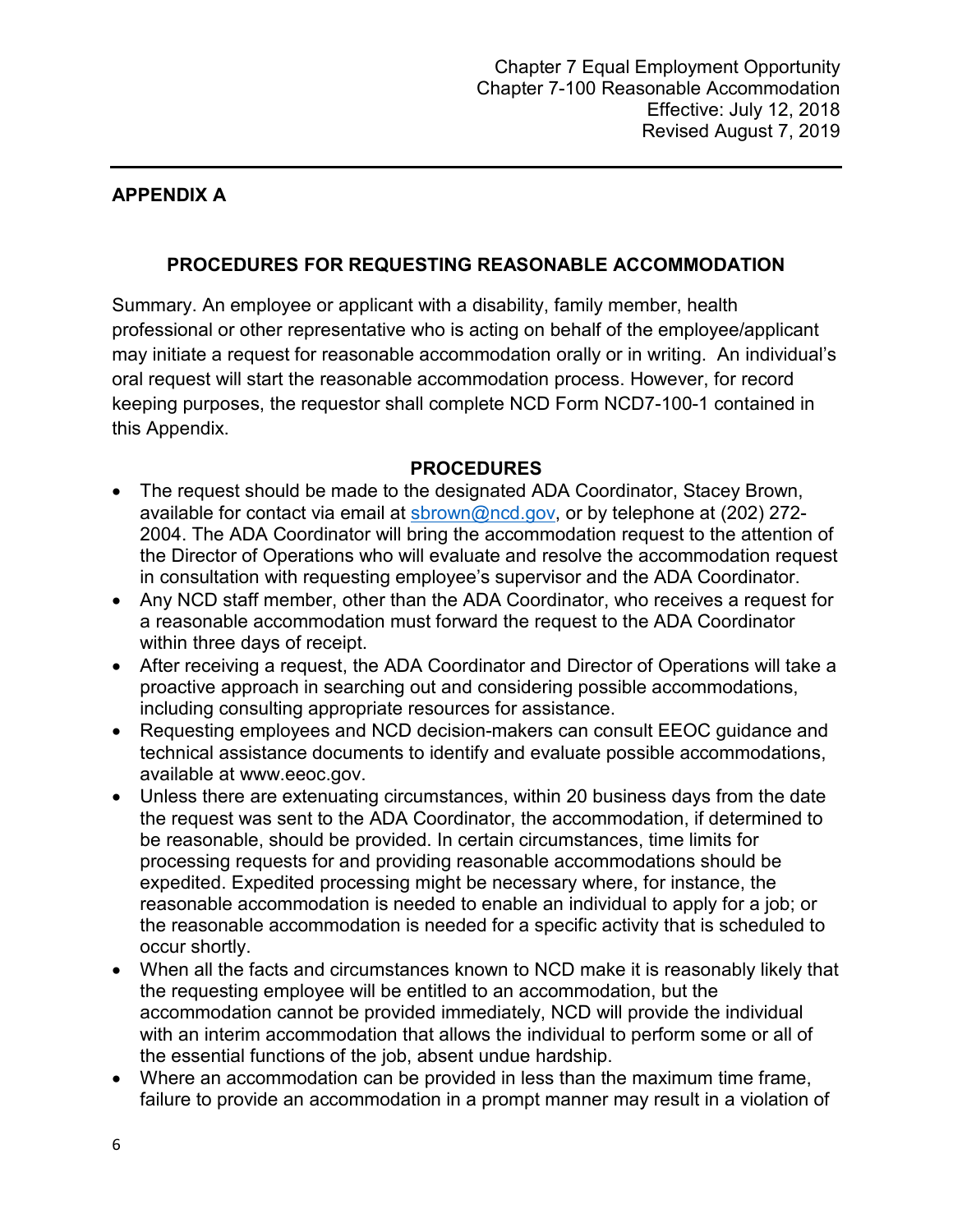the Rehabilitation Act.

- If a requestor's disability and/or need for accommodation are not obvious or already known, NCD (specifically the Director of Operations in conjunction with the ADA Coordinator and requesting employee's supervisor) is entitled to ask for and receive medical information showing that the requestor has a covered disability that requires accommodation. A disability is obvious or already known when it is clearly visible or the individual previously provided medical information showing that the condition met the Rehabilitation Act definition. It is the responsibility of the applicant/employee to provide appropriate medical information requested by NCD where the disability and/or need for accommodation are not obvious or already known.
- If medical documentation is necessary, the ADA Coordinator will prepare the request for medical documentation with input from the requestor, in accordance with EEOC policy guidance on Executive Order 13164.
- Provided medical information must be sufficient to explain: (1) the nature of the individual's disability; (2) the need for reasonable accommodation; and (3) how the requested accommodation, if any, will assist the individual to apply for a job, perform the essential functions of a job, or enjoy the benefits and privileges of the workplace.
- Confidential medical information may be disclosed by NCD under limited circumstances including: (1) supervisors and managers who need to know may be told about necessary restrictions and about the necessary accommodation(s); (2) first aid and safety personnel may be told if the disability might require emergency treatment; (3) government officials to investigate the agency's compliance with the Rehabilitation Act; (4) workers' compensation offices or insurance carriers; and (5) agency EEO officials may be given the information to maintain records.
- NCD considers reassignment to a vacant position for which an employee is qualified, and not just permission to compete for such position, a reasonable accommodation; NCD will consider providing reassignment to a vacant position as a reasonable accommodation when it determines that no other reasonable accommodation will permit an employee with a disability to perform the essential functions of his or her current position. NCD will notify supervisors and other relevant agency employees how and where they are to conduct searches for available vacancies when considering reassignment as a reasonable accommodation (including conferring with other management personnel and the agency website for job postings).
- If there are extenuating circumstances that will inhibit either processing a request for or delivering a reasonable accommodation, the ADA Coordinator must notify the requestor promptly and keep the employee informed of the approximate date on which the agency may complete the process or issue a decision. The ADA Coordinator will investigate the possibility of temporary measures that could be taken to assist the requestor. Any changes or developments should be communicated promptly to the requestor.
- Requesting employees may track the processing of requests for reasonable accommodation by conferring with the ADA Coordinator as needed.
- Upon the granting/denial of the request for reasonable accommodation, the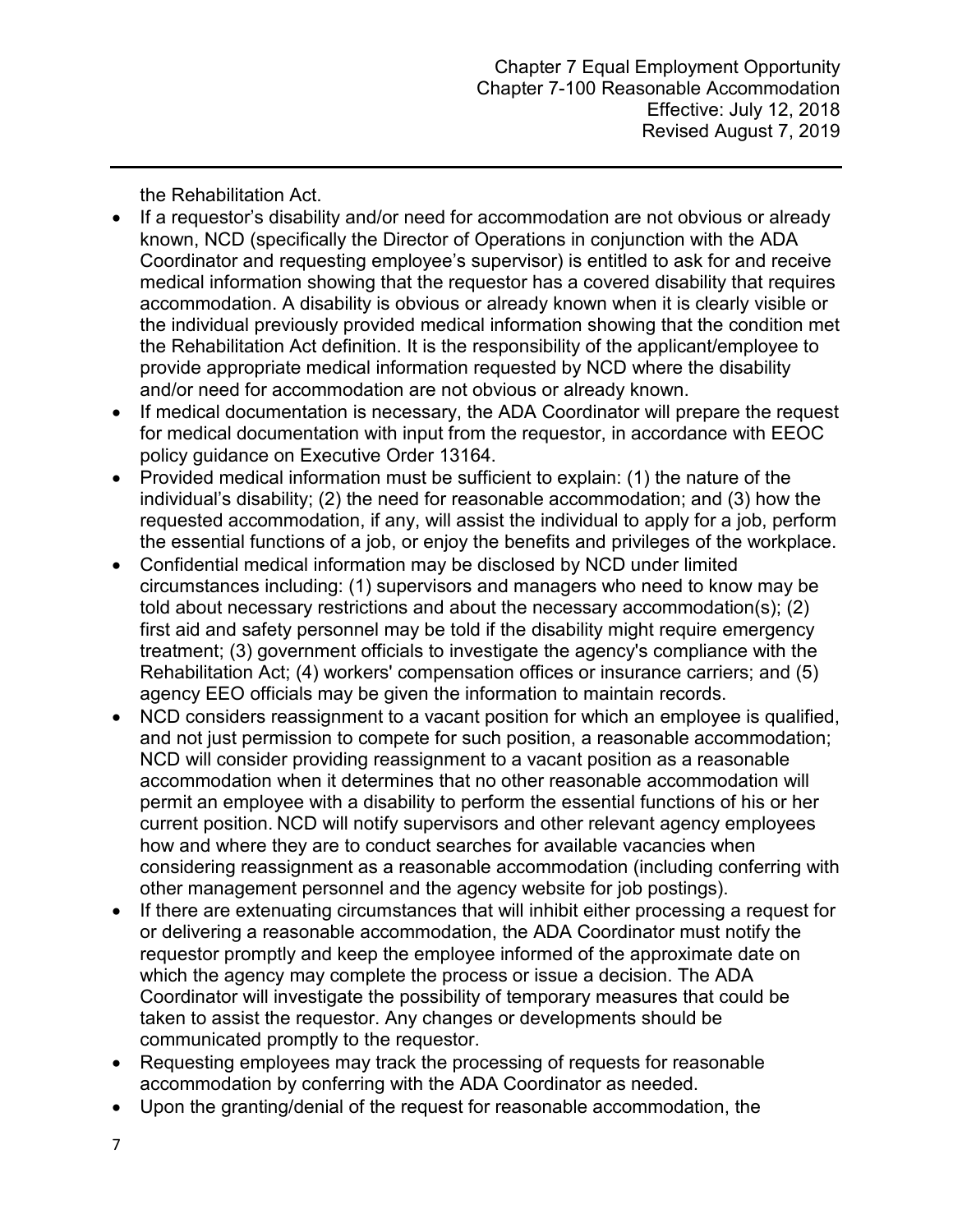Executive Director will complete the "Reasonable Accommodation Information Report" (Appendix B) and maintain it for future reporting.

- When the ADA Coordinator denies the request, the requestor will be informed in writing of the denial (see Appendix C) and explain the reasons for the denial and the procedures for reconsideration. The denial notice will clearly specify reasons for denying the request; for example, why the medical documentation is inadequate to establish that the individual has a disability or needs reasonable accommodation; why the requested accommodation would not be effective; or, why the accommodation would pose an undue hardship to the agency. The Executive Director will notify the requestor that he/she has the right to file an EEO complaint and may have rights to pursue an MSPB appeal. Within five business days upon receipt of the denial notice, the requestor wishes to request reconsideration of this decision may submit the request to the Chairperson or Executive Director (See Appendix C for appropriate official) to reconsider his/her denial. New evidence and sound justification should be presented to support this request. The Chairperson/Executive Director will issue a decision on reconsideration within 10 business days after receipt of the individual's request for reconsideration. Pursuing reconsideration and any informal dispute resolution procedures does not toll the time limits for initiating statutory claims.
- NCD is required to record the following information: the specific reasonable accommodation; the job (occupational series, grade level, and agency component) sought by requesting applicant or held by the employee; whether the accommodation was needed to apply for a job, perform the essential functions of a job, or enjoy the benefits and privileges of employment; whether the request was granted or denied; the identity of the deciding official; the basis of the denial; and the number of days taken to process the request.
- NCD makes use of both an internal reasonable accommodation fund and, when needed, the services of the federal government's Computer/Electronic Accommodations Program (CAP). Accordingly, requests for reasonable accommodation are not denied for reasons of cost, and individuals with disabilities are not excluded from employment due to the anticipated cost of a reasonable accommodation, if the resources available to the agency as a whole, excluding those designated by statute for a specific purpose that does not include reasonable accommodation, would enable it to provide an effective reasonable accommodation without undue hardship. Further, as hereby noted: (A) anyone at NCD who is authorized to grant or deny requests for reasonable accommodation or to make hiring decisions is hereby informed that, and will be instructed through internal management training, that pursuant to the regulations implementing the undue hardship defense at 29 CFR part 1630, all resources available to the agency as a whole, excluding those designated by statute for a specific purpose that does not include reasonable accommodation, are considered when determining whether a denial of reasonable accommodation based on cost is lawful; and (B) anyone authorized to grant or deny requests at NCD for reasonable accommodation or to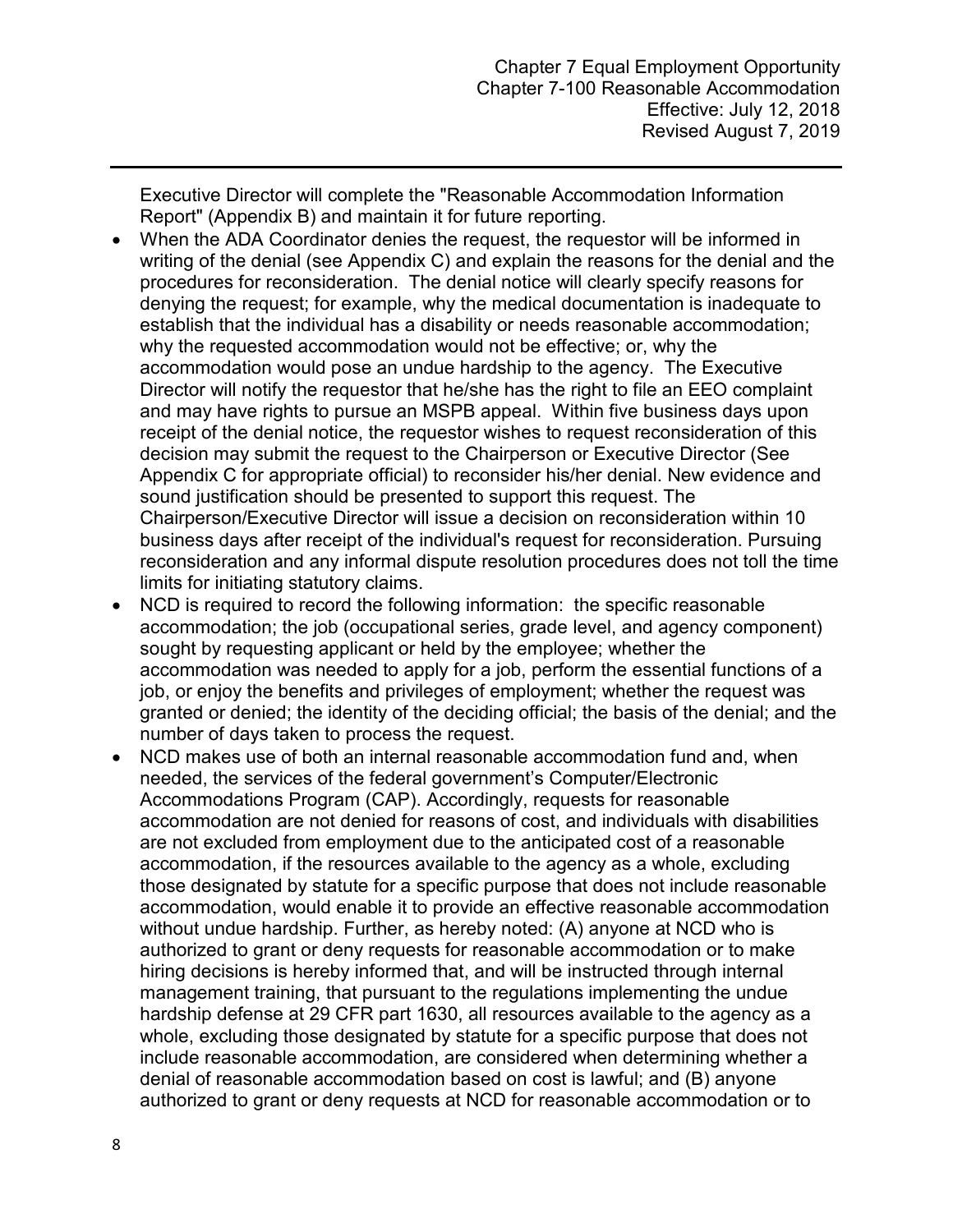make hiring decisions is to make use of NCD's centralized accommodations fund and/or CAP services accordingly.

- NCD's supervisory and managerial employees are aware, as stated herein and as they are also made aware through internal management training, of the resource materials available on EEOC's public website, including EEOC Enforcement Guidance: Disability-Related Inquiries and Medical Examinations of Employees Under the Americans With Disabilities Act (July 27, 2000), and EEOC Enforcement Guidance on Reasonable Accommodation and Undue Hardship Under the Americans With Disabilities Act (revised October 17, 2002).
- Any applicant or employee for employment who believes he/she has been discriminated against based on race, sex, color, religion, national origin, age, mental or physical disabilities, and/or reprisal in an employment matter, must contact an EEO counselor within 45 calendar days of the date of the matter to be discriminatory or, in the case of personnel action, within 45 days of the effective date of the action. The aggrieved person will be offered EEO counseling or an opportunity to participate in the NCD Alternate Dispute Resolution (ADR) Program. To initiate an EEO complaint or an appeal to MSPB, the following applies:
	- For an EEO complaint, pursuant to 29 CFR § 1614, contact an EEO counselor through Agency Liaison Division within 45 days from the date of the notice of denial of reasonable accommodation; or
	- Initiate an appeal to the Merit Systems Protection Board within 30 days of an appealable adverse action, as defined in 5 CFR § 1201.3.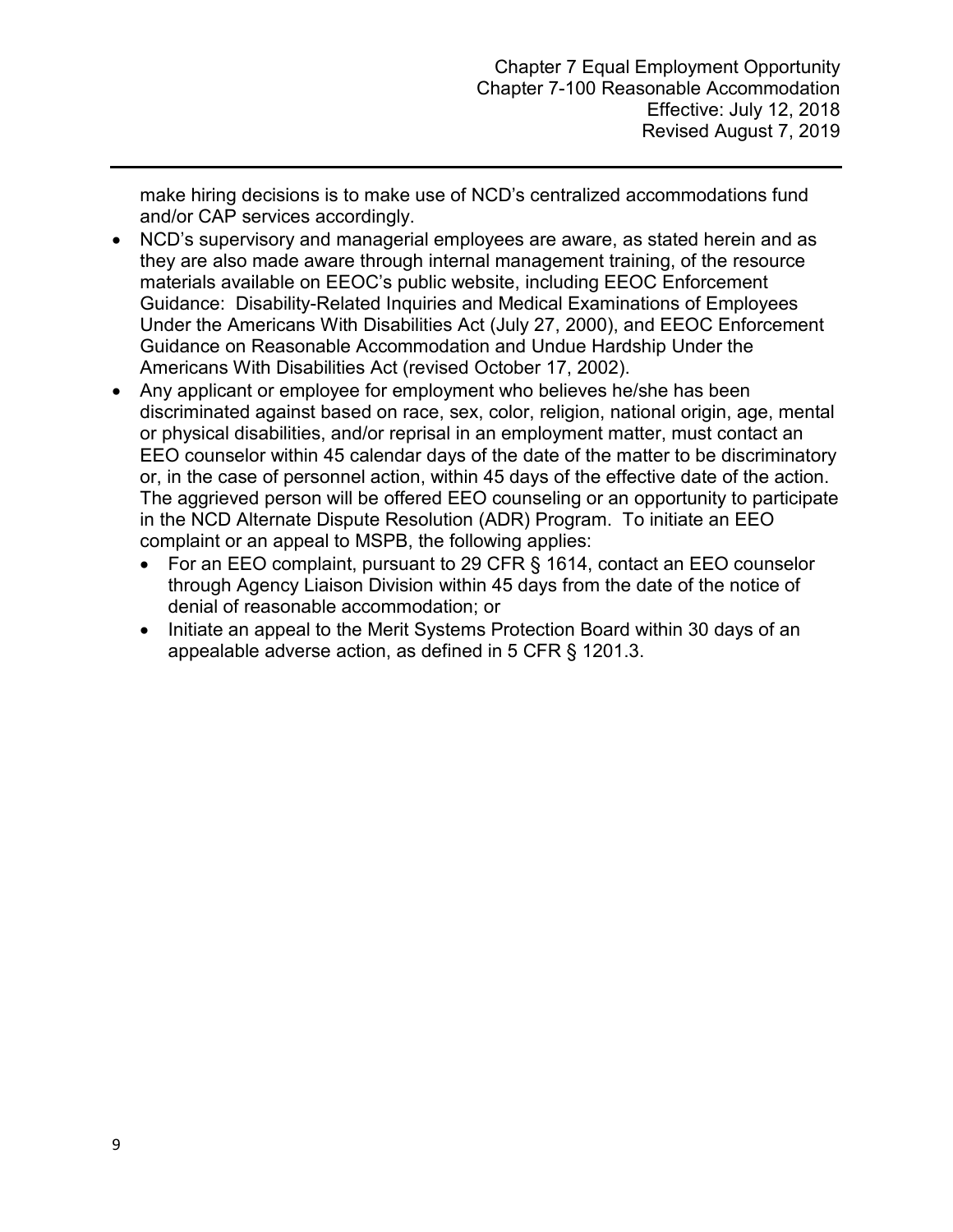| <b>APPENDIX A</b>                                                                                                    |
|----------------------------------------------------------------------------------------------------------------------|
| <b>REQUEST FOR REASONABLE ACCOMMODATION</b>                                                                          |
|                                                                                                                      |
|                                                                                                                      |
|                                                                                                                      |
| 4. ACCOMMODATION REQUESTED. Please be as specific as possible (e.g.,<br>adaptive equipment, reader, or interpreter.) |
| 5. REASON FOR REQUEST. (If accommodation is time-sensitive, please explain.)                                         |
|                                                                                                                      |
| <b>Management Official/Supervisor</b>                                                                                |
|                                                                                                                      |
| <b>RETURN FORM</b>                                                                                                   |
|                                                                                                                      |
| _Date: _______________                                                                                               |
| All requests for accommodation will be handled in a prompt and expeditious manner. All                               |

All requests for accommodation will be handled in a prompt and expeditious manner. All records of reasonable accommodation must be kept confidential.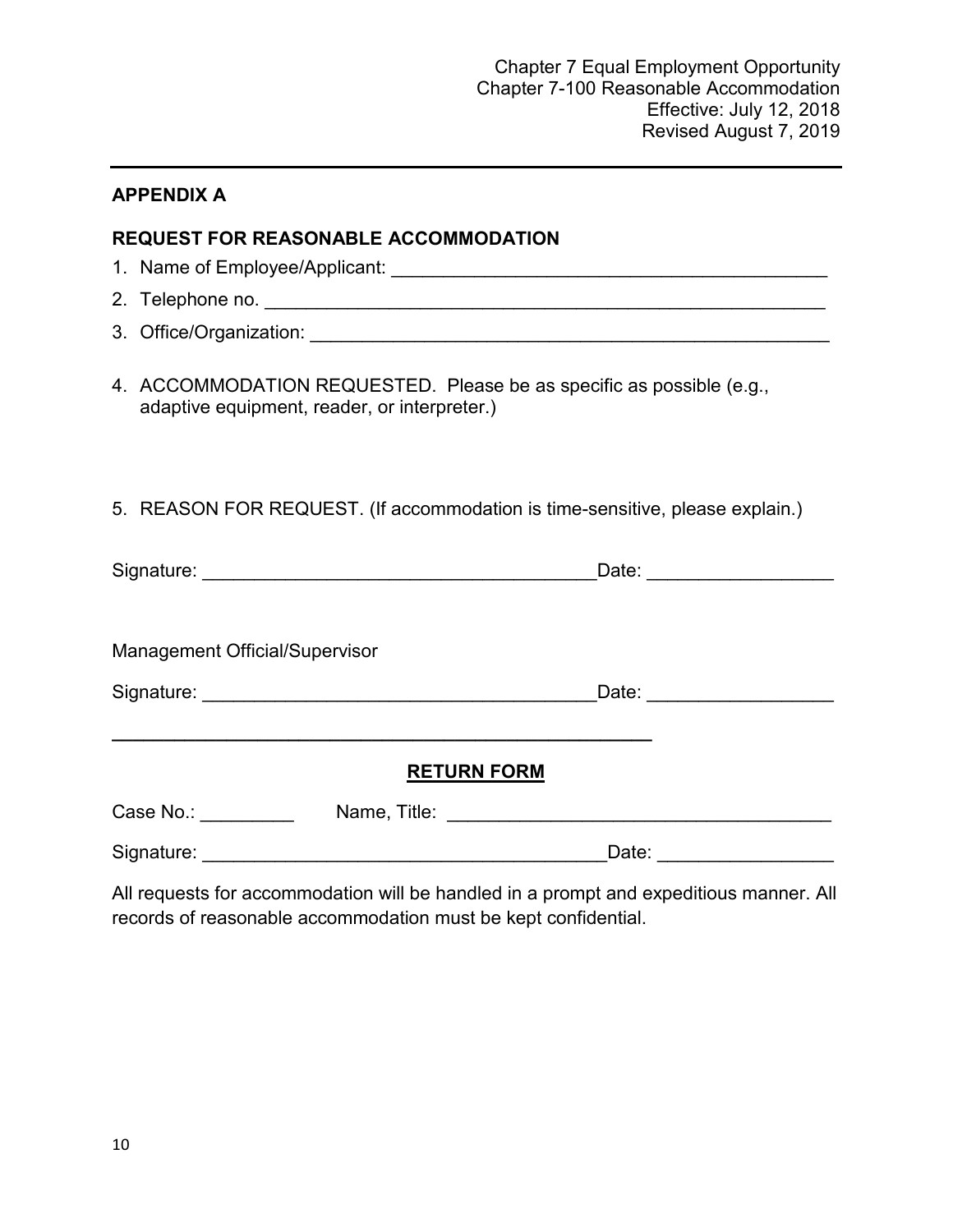**NCD Form NCD7-100-1**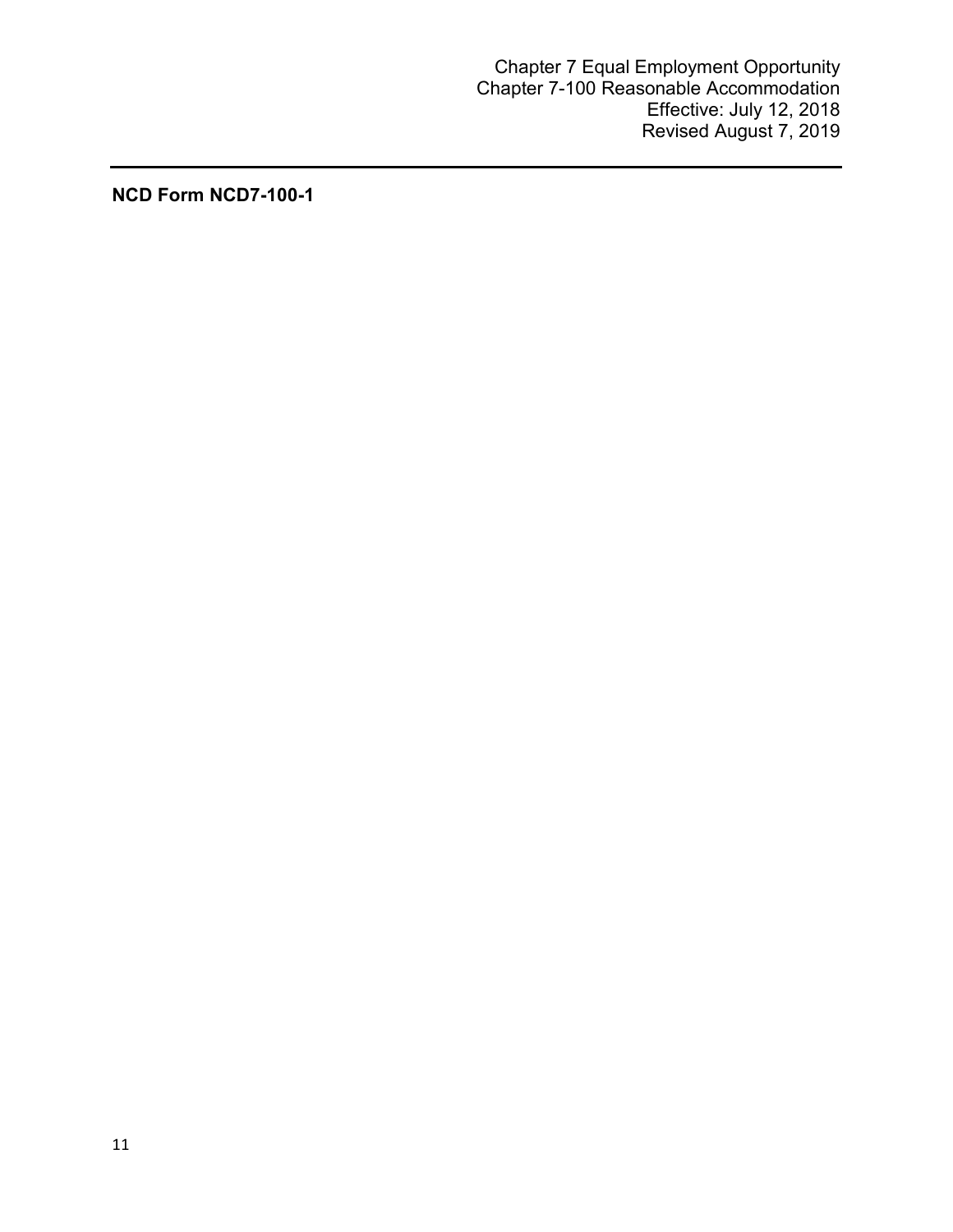# **APPENDIX B**

### **REASONABLE ACCOMMODATION INFORMATION REPORT**

Name of Employee/Applicant:

Position Title:

Office:

Telephone:

1. Reasonable accommodation needed for (check one):

- ( ) Application Process
- ( ) Performing job functions or accessing the work environment

( ) Accessing a benefit or privilege of employment (e.g., attending a training program or special event)

2. Types of reasonable accommodation requested (e.g., adaptive equipment, staff assistant, removal of architectural barrier):

3. Types of reasonable accommodation provided (if different from what was requested):

4. Reasonable accommodation (check one) indicating that the claim was either:

() Approved /Date: <br>  $\begin{array}{ccc} \text{or ()} & \text{Denied /Date:} \end{array}$ 

(If denied, attach copy of the written denial letter/memo)

5. Date reasonable accommodation provided

6. If time limits outlined in the reasonable accommodation procedures were not met, please explain why.

7. Explain the medical information and documents required to process this request, if applicable.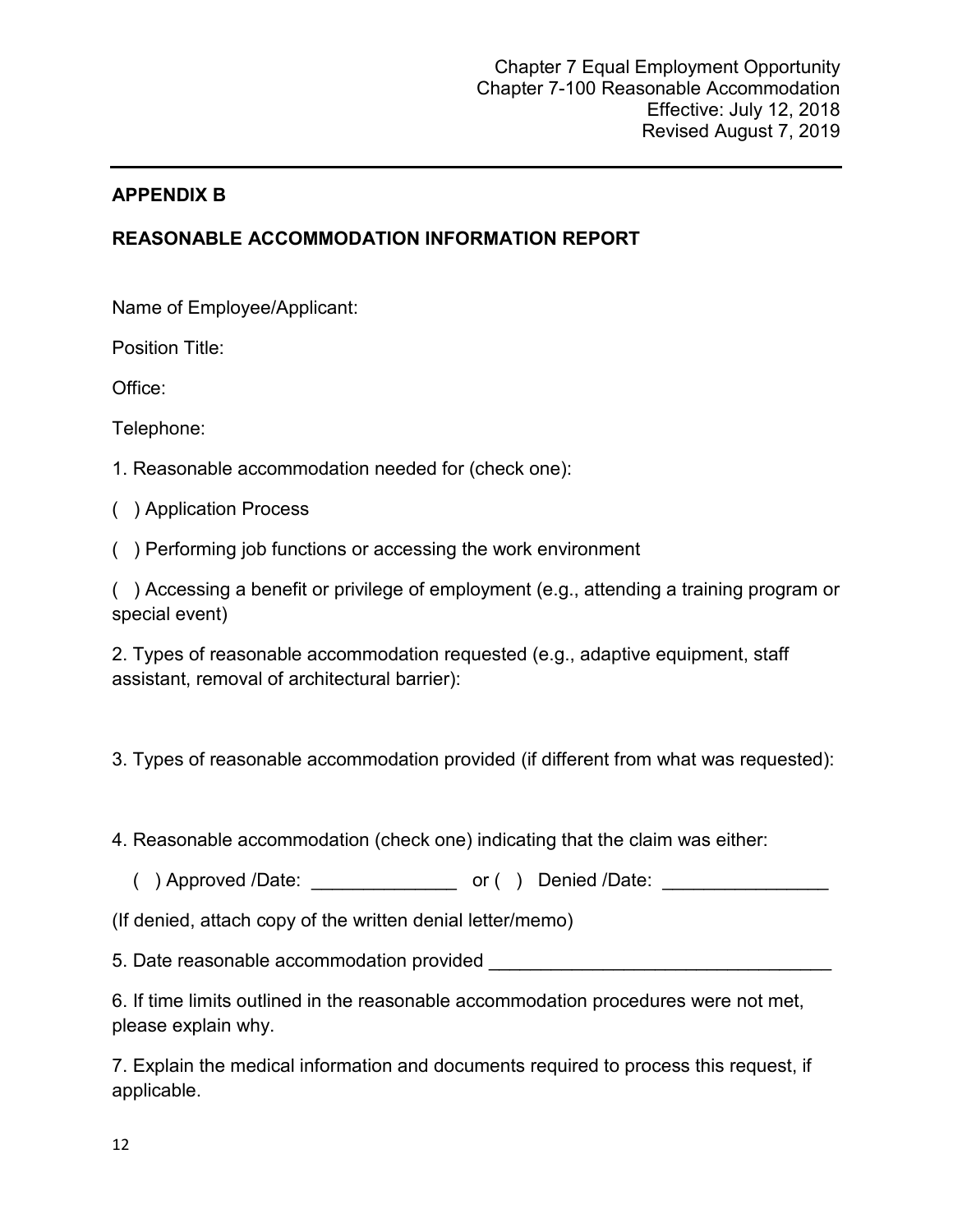8. Sources of technical assistance, if any, consulted in trying to identify possible reasonable accommodations (e.g., Job Accommodation Network, Disability Program Manager, and Disability Organization).

Comments:

Submitted by: \_\_\_\_\_\_\_\_\_\_\_\_\_\_\_\_\_\_\_\_\_\_\_ Telephone No.: \_\_\_\_\_\_\_\_\_\_\_\_\_\_\_\_\_

# **ATTACH COPIES OF ALL DOCUMENTS OBTAINED OR DEVELOPED IN PROCESSING THIS REQUEST**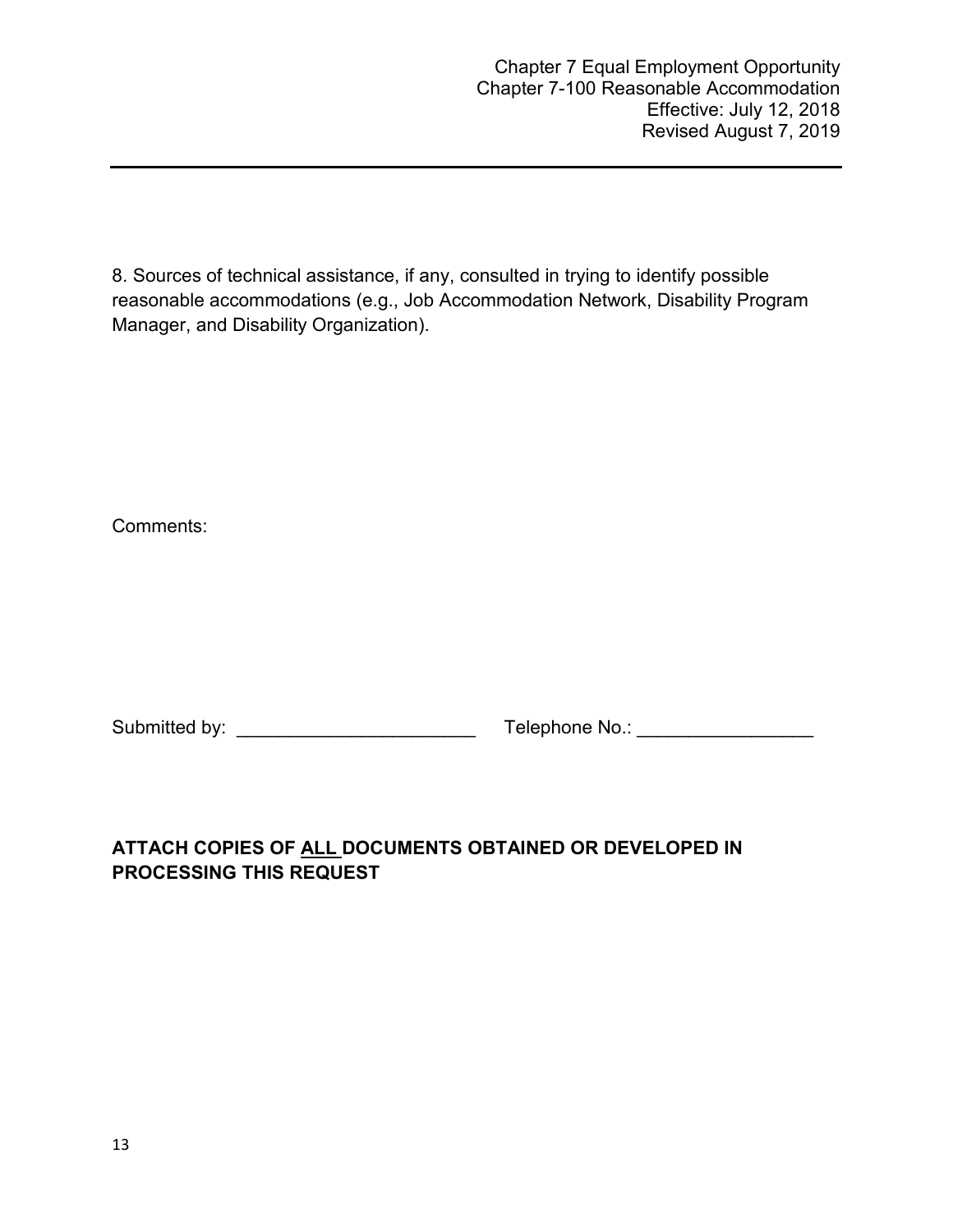**NCD Form NCD7-100-2**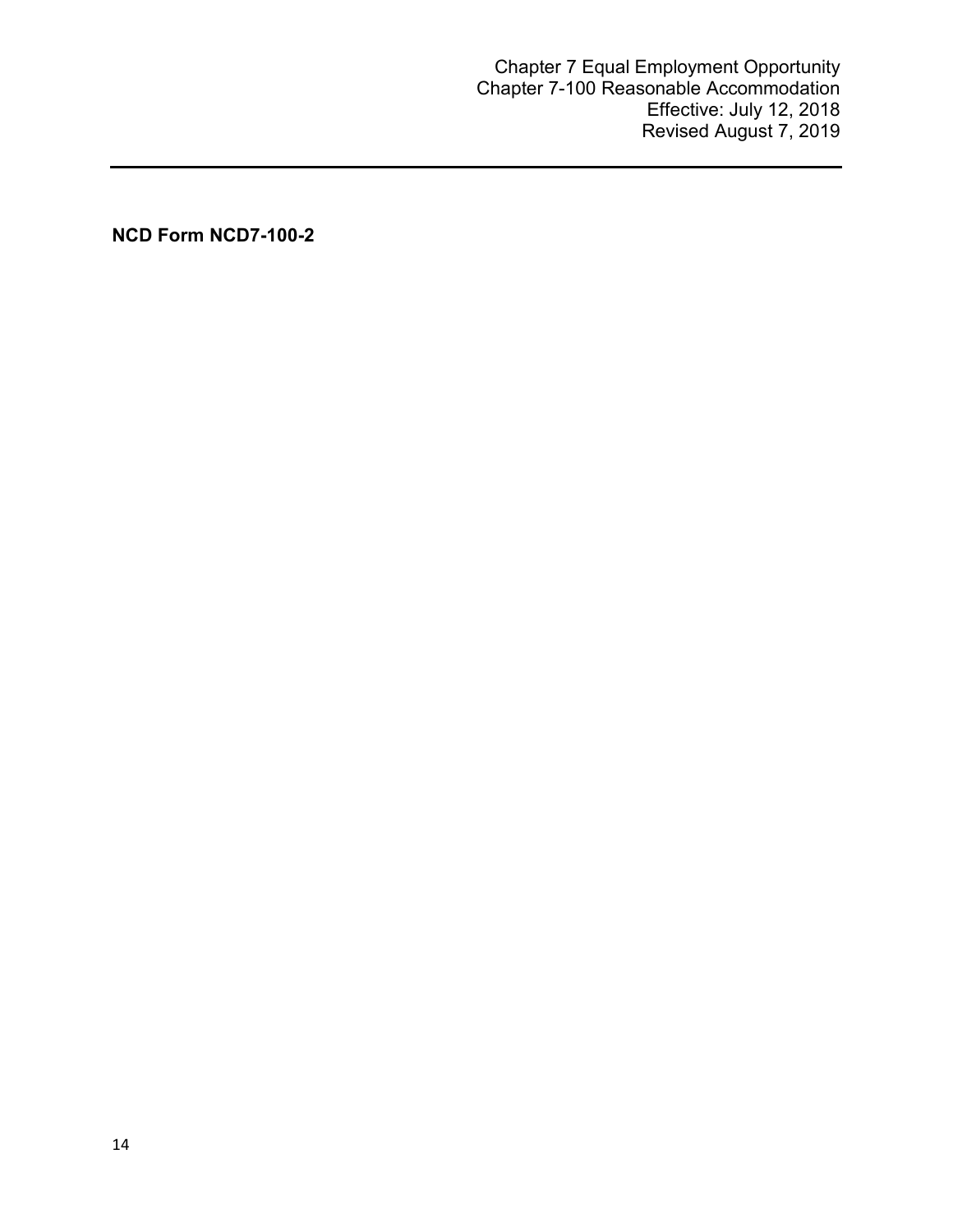#### **APPENDIX C**

#### **DENIAL OF REASONABLE ACCOMMODATION REQUEST**

(Must complete items 1-4)

To: (Name of the requestor):

Type(s) of reasonable accommodation requested:

Request for reasonable accommodation denied because (may check more than one item):

Accommodation ineffective

Accommodation would cause undue hardship

\_\_\_\_\_ Medical documentation inadequate

Accommodation would require removal of an essential function Accommodation would require lowering of performance or production standard

\_\_\_\_\_ Other (please specify) \_\_\_\_\_\_\_\_\_\_\_\_\_\_\_\_\_\_\_\_\_\_\_\_\_\_\_\_

Detailed reason(s) for the denial of reasonable accommodation (must be specific, e.g., why accommodation is ineffective or causes undue hardship):

If the requester proposed one type of reasonable accommodation which is being denied but rejected an offer of a different type of reasonable accommodation, explain both the reasons for denial of the requested accommodation and why you believe the chosen accommodation would be effective.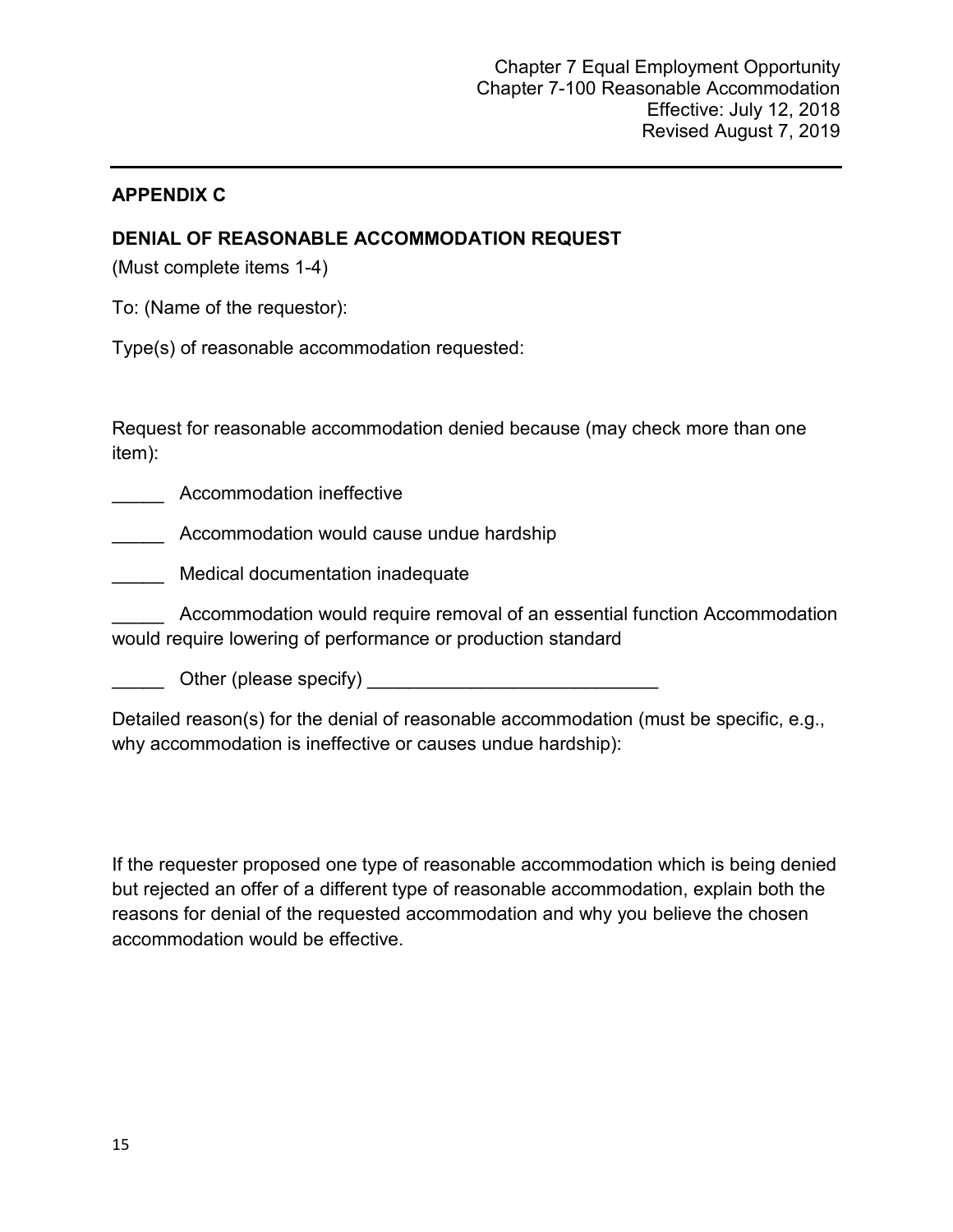If an individual wishes to request reconsideration of this decision, he/she may take the following steps:

- 1. First, ask the decision maker to reconsider his/her denial. Additional information may be presented to support this request.
- 2. If the decision maker does not reverse the denial and the decision maker was the Executive Director; the individual can ask the Chairperson to do so.

If an individual wishes to file an EEO complaint, or pursue MSPB grievance procedures, he /she must take the following steps:

- 1. For an EEO complaint, pursuant to 29 CFR § 1614, contact an EEO counselor through Agency Liaison Division within 45 days from the date of the notice of denial of reasonable accommodation; or
- 2. For a collective bargaining claim, file a written grievance in accordance with the provisions of the agency's collective bargaining agreement; or
- 3. Initiate an appeal to the Merit Systems Protection Board within 30 days of an appealable adverse action, as defined in 5 CFR § 1201.3.

Name, Title and Signature of Deciding Official: \_\_\_\_\_\_\_\_\_\_\_\_\_\_\_\_\_\_\_\_\_\_\_\_\_\_\_\_\_\_\_\_

Date: \_\_\_\_\_\_\_\_\_\_\_\_\_\_\_\_\_\_